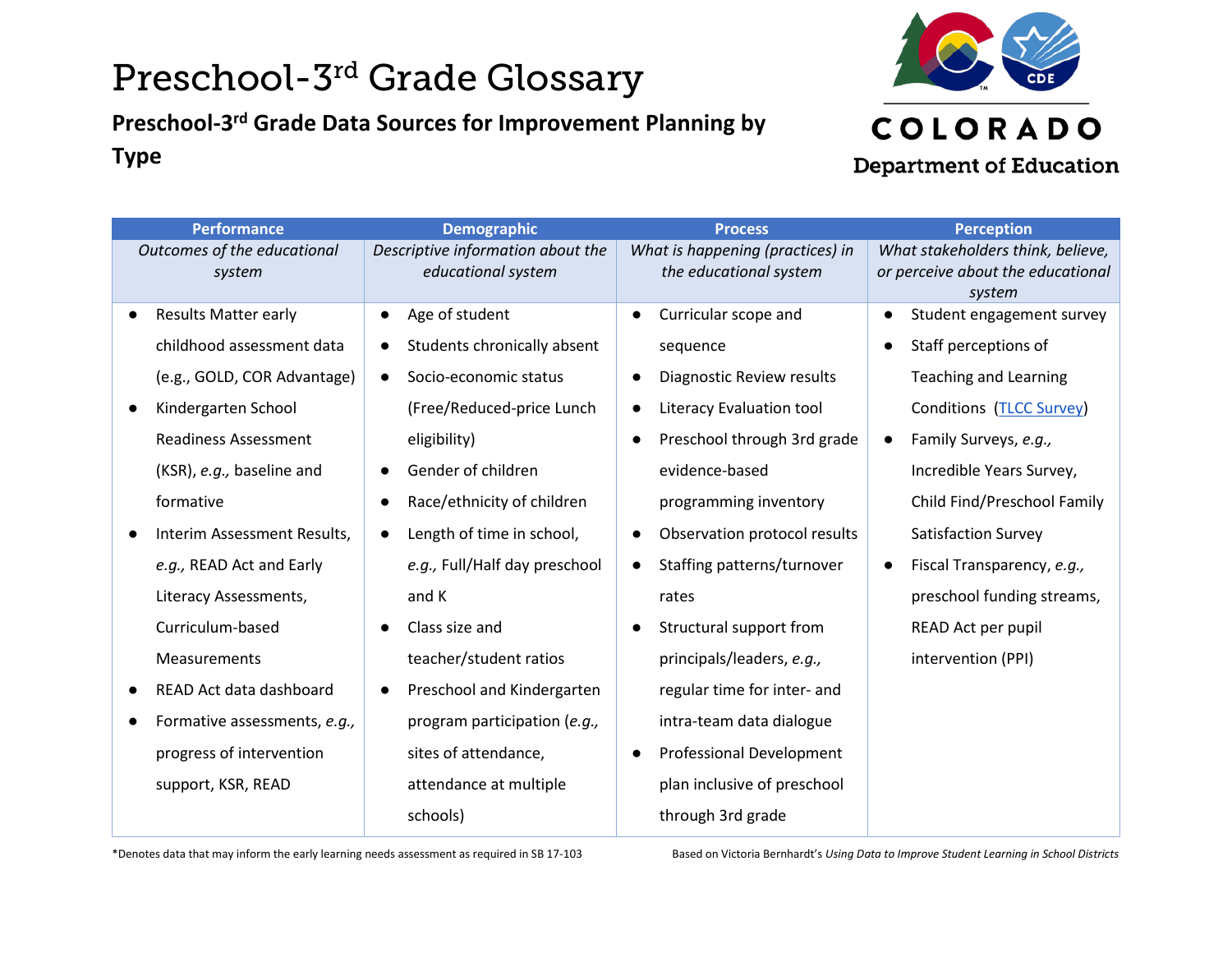## Preschool-3rd Grade Glossary **Preschool-3rd Grade Data Sources for Improvement Planning by Type**

- School districts' Colorado Preschool Program (CPP) Annual Reports to CDE
- Summative Assessments, *e.g.* CMAS scores
- Performance on early childhood specific OSEP indicators
- IEP goal attainment
- Individualized student plans such as IEP, READ and School Readiness Plans
- Student funding sources used, (*e.g.,* tuition, IEP, CPP/ECARE, Head Start, Child Care Assistance Program)
- Educated by a licensed [preschool teacher,](https://apps.colorado.gov/cde/licensing/Lookup/LicenseLookup.aspx) a teacher holding an Early Childhood Professional Credential, or none.
- [K-3 Teacher Credentials\\*](https://apps.colorado.gov/cde/licensing/Lookup/LicenseLookup.aspx)
	- Student/family utilization of other early childhood resources, *e.g.,* Early Intervention, Head Start, Library programs, Family Resource Centers
- opportunities and joint opportunities with EC providers\*
- [Availability of ECE](https://www.coloradoshines.com/search)  [programs,](https://www.coloradoshines.com/search)\* and programs serving students with disabilities, and/or receiving public funding
- Colorado Shines rating\*, [Licensed and unlicensed](https://www.coloradoshines.com/search)  [programs](https://www.coloradoshines.com/search)
- Enrollment patterns
- Enrollment process
- Quality of transition process, *e.g.,* preschool to Kindergarten,\* and grade to grade transitions
- MOU's or agreements with [Early Childhood Councils\\*](https://ecclacolorado.org/find-an-early-childhood-council/), including early childhood

#### **Department of Education**